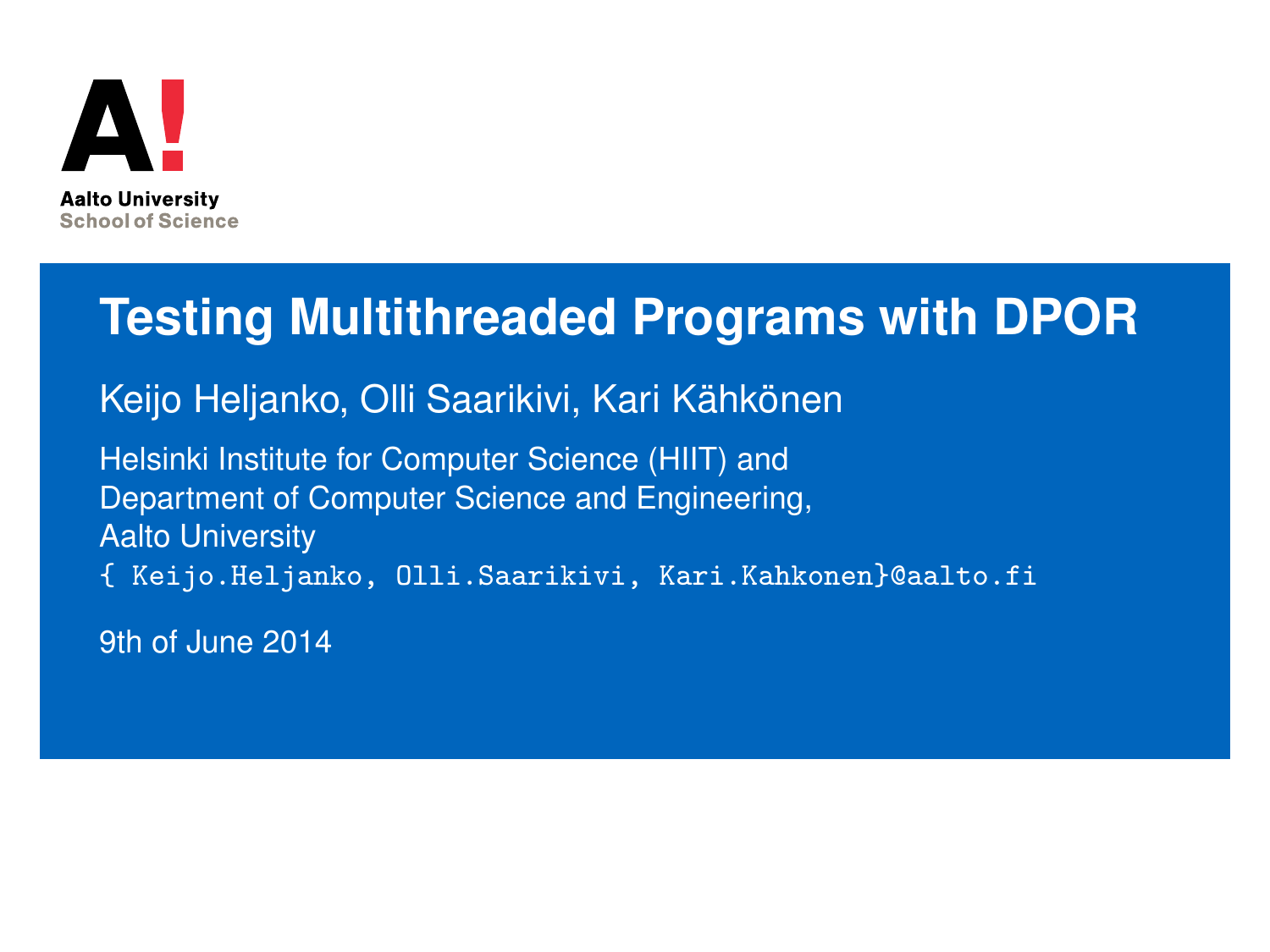#### **Introduction**

 $\blacktriangleright$  Testing programs is hard due to state space explosion.

- $\blacktriangleright$  Some solutions:
	- $\triangleright$  Single threaded with inputs: dynamic symbolic execution (DSE)
	- $\triangleright$  Multithreaded with no inputs: partial order reduction.
	- $\triangleright$  Multithreaded with inputs: combination of both.

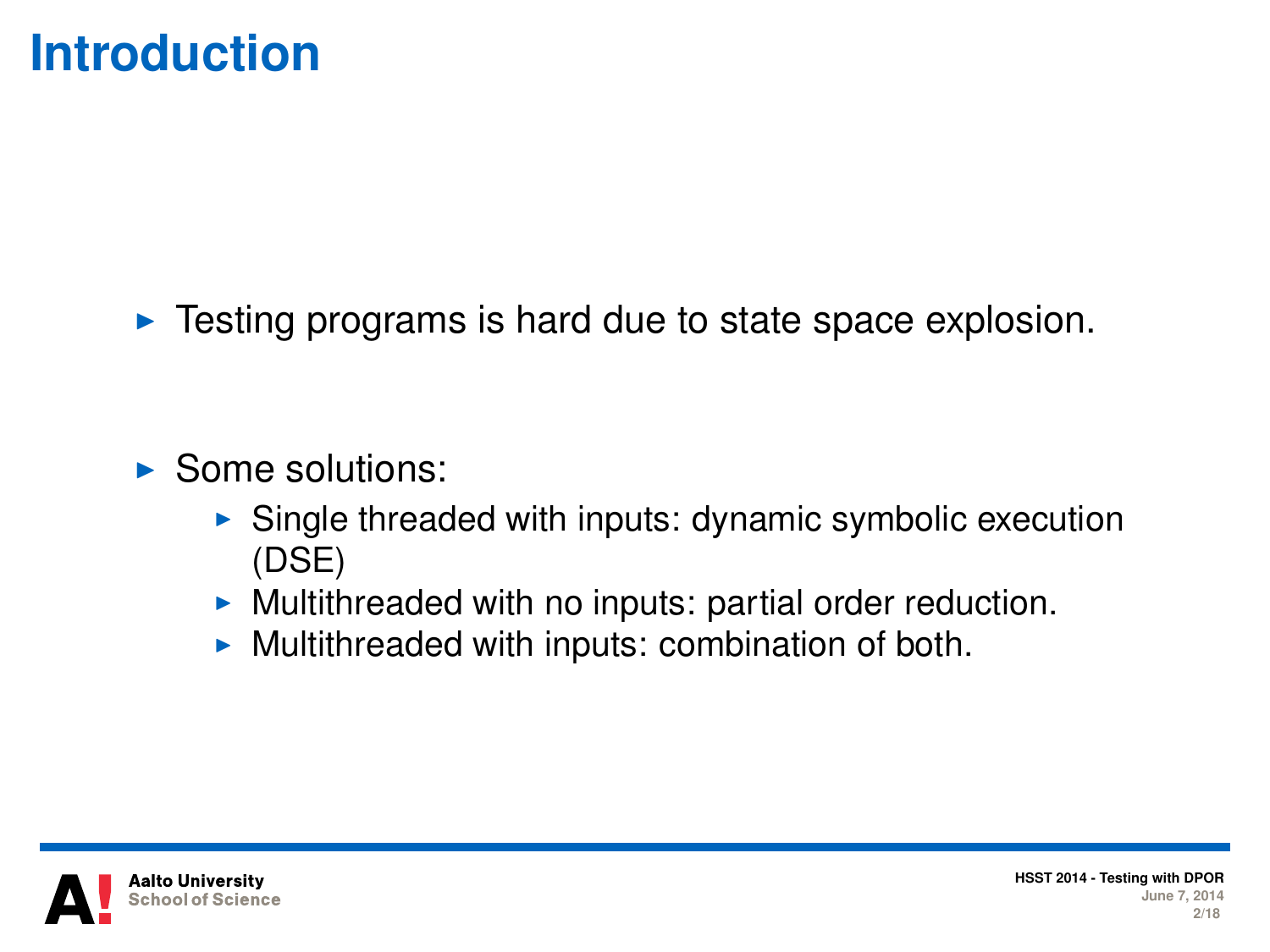### **Topics of this Slideset**

- 1. Introduction to testing multithreaded programs and partial order reduction
- 2. Our contributions in the ACSD 2012 paper: Saarikivi, O., Kähkönen, K., and Heljanko, K.: Improving Dynamic Partial Order Reductions for Concolic Testing:
	- $\triangleright$  Our improvement to dynamic partial order reduction (DPOR)
	- $\blacktriangleright$  How to combine DPOR with dynamic symbolic execution
	- Our implementation and experiments

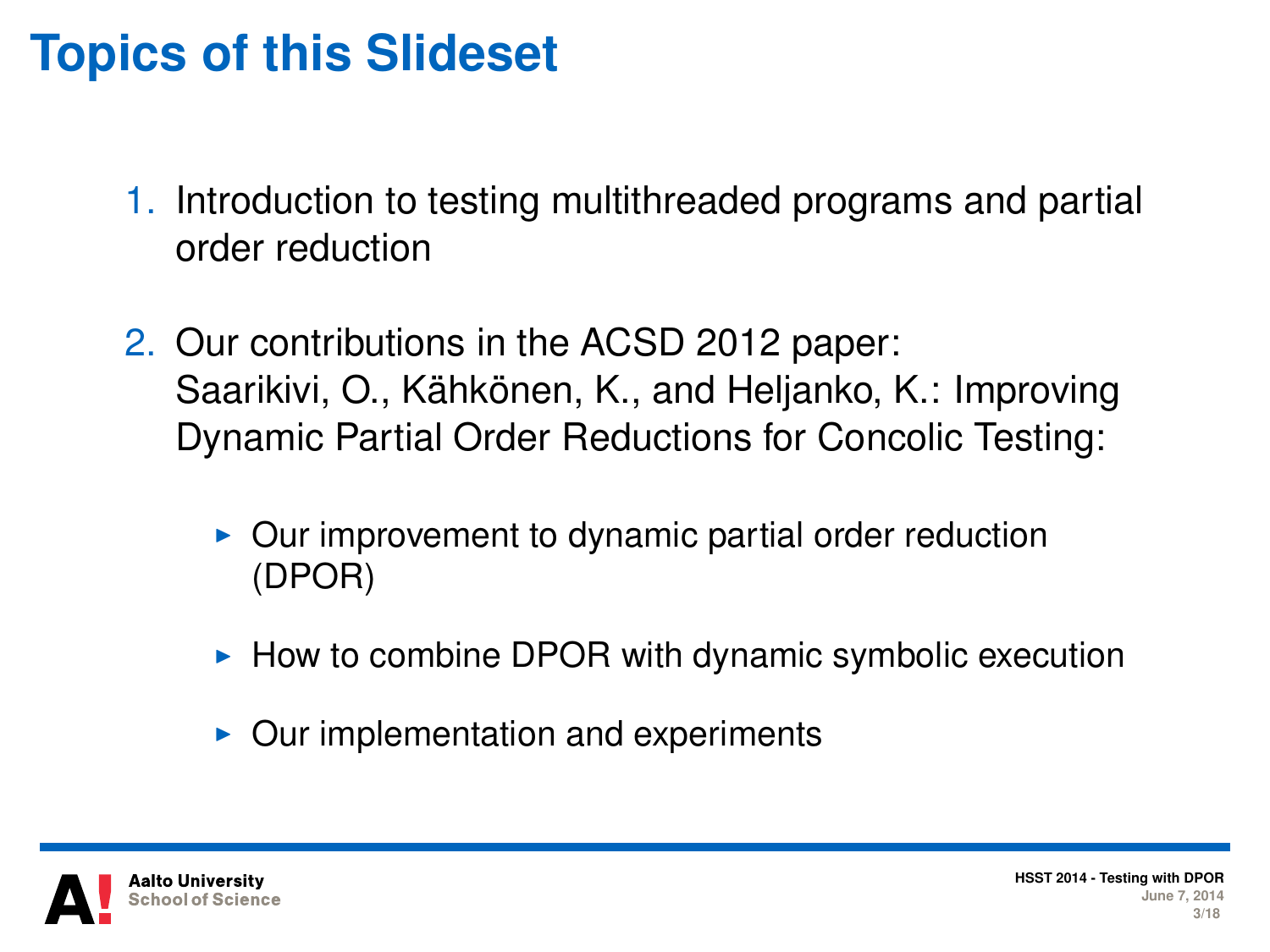## **Testing multithreaded programs**

- $\triangleright$  Behavior is affected by schedule  $\rightarrow$  we must be able to control scheduling.
- ► Scheduling can be done on the level of *visible operations*, which are operations that can affect other threads.
- $\blacktriangleright$  In our approach an execution tree formed of the scheduling decisions is explored.
- $\blacktriangleright$  Explore the execution tree by repeatedly exploring alternate interleavings.

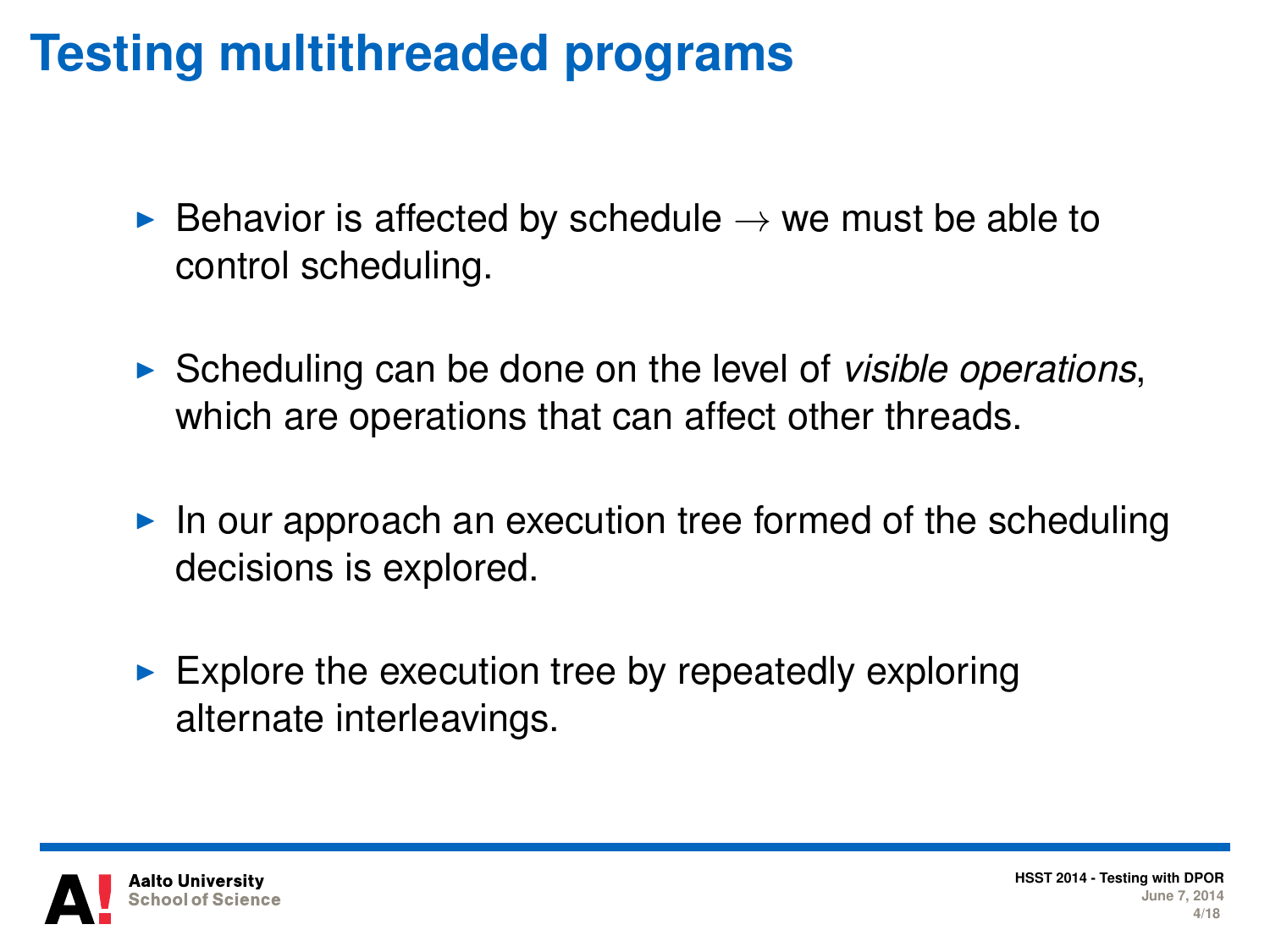# **Example: Exploring execution trees**



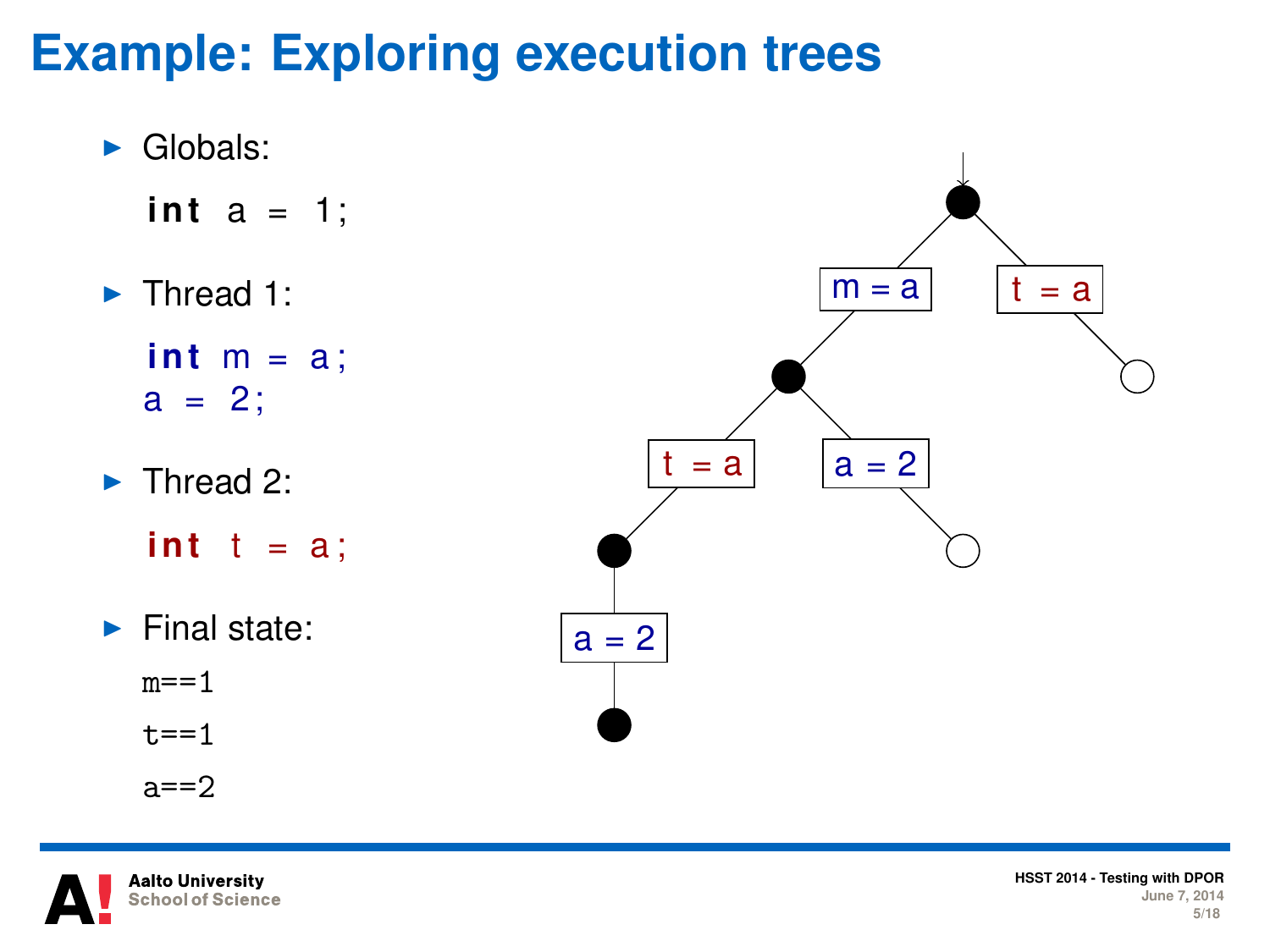# **Example: Exploring execution trees**





**HSST 2014 - Testing with DPOR June 7, 2014 6/18**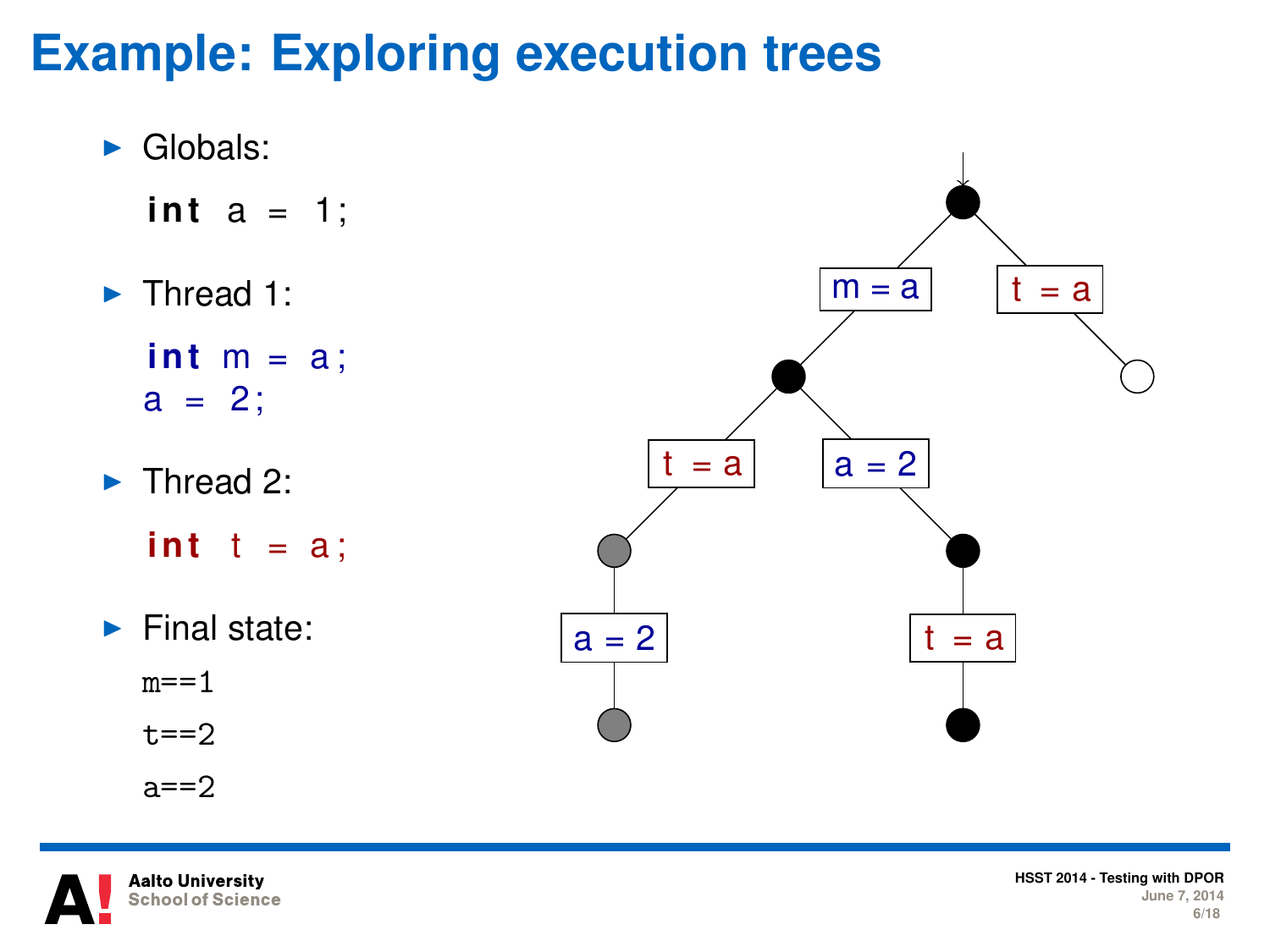# **Example: Exploring execution trees**





**HSST 2014 - Testing with DPOR June 7, 2014 7/18**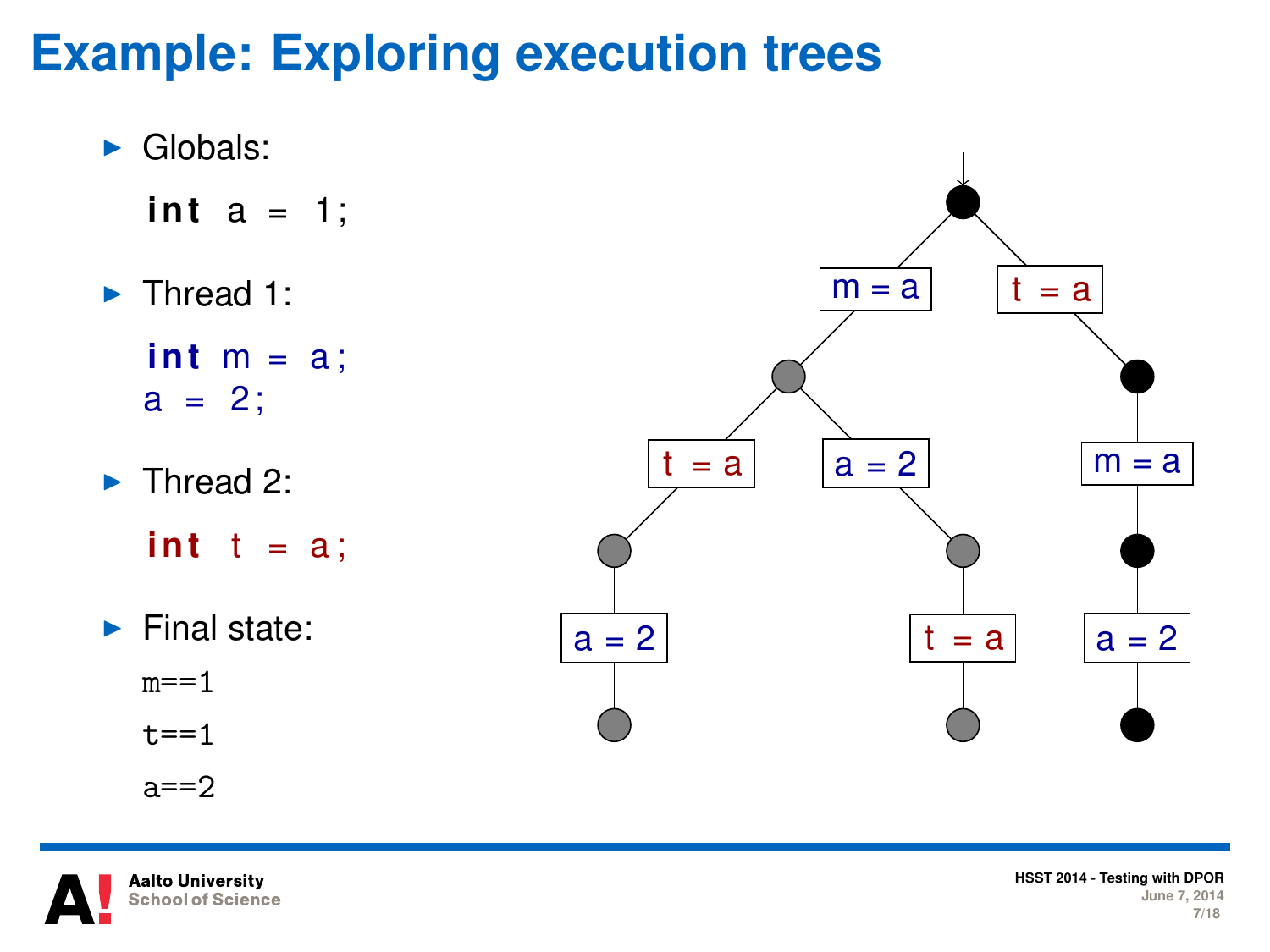#### **Partial order reduction**

- In this work we consider the case of finding deadlocks and assertion errors.
- $\blacktriangleright$  For some visible operations the order of execution doesn't matter.
- $\blacktriangleright$  Partial order reduction methods exploit these independencies to reduce the amount of interleavings explored.



**HSST 2014 - Testing June 7, 2014 8/18**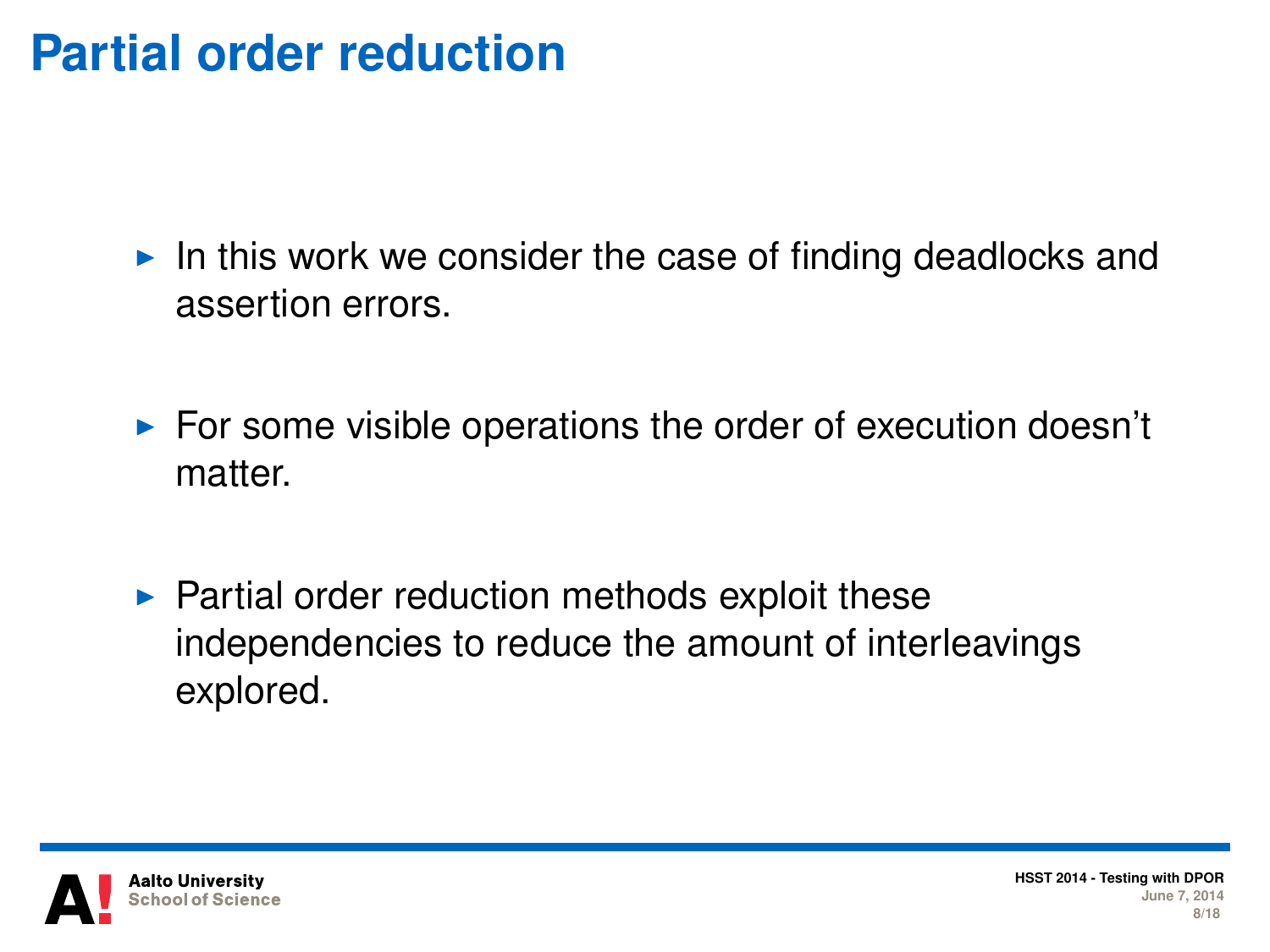## **DPOR**

- $\triangleright$  The dynamic partial order reduction (DPOR) algorithm by Flanagan and Godefroid (2005) calculates what additional interleavings need to be explored from the history of the current execution.
- $\triangleright$  Once DPOR has fully explored the subtree from a state it will have explored a *persistent set* of operations from that state.
- $\triangleright$  When a race condition is identified during execution, a *backtracking point* is added to explore the alternate schedule later.
- $\triangleright$  Backtracking points are explored until no unexplored ones remain.

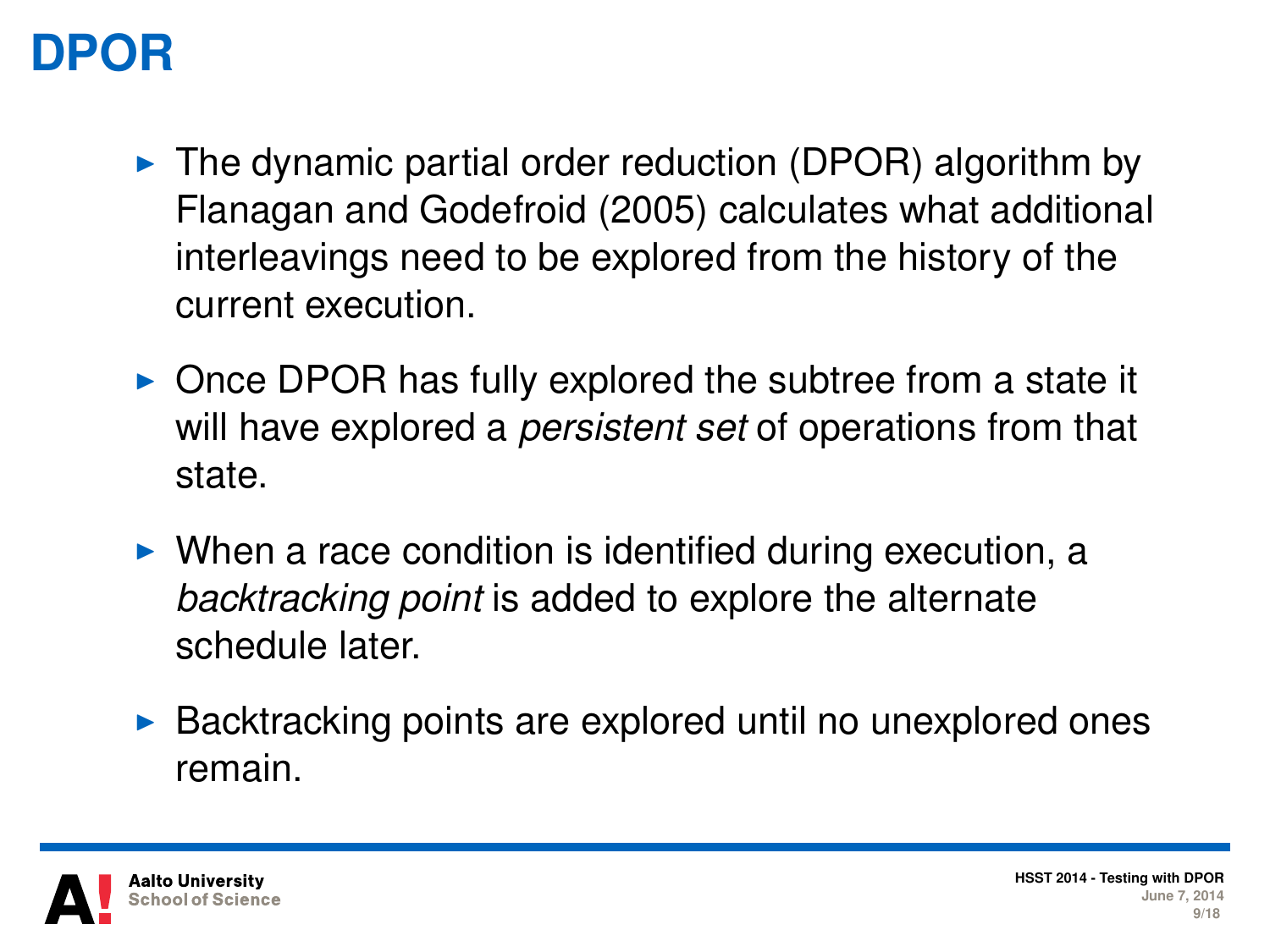# **Identifying backtracking points**

- $\triangleright$  DPOR tracks the causal relationships of visible operations for identifying backtracking points.
- $\triangleright$  Our implementation uses vector clocks for tracking the causality.
- $\triangleright$  Also last accesses to communication objects (COs) are tracked.
- $\triangleright$  A backtracking point is added if:
	- 1. A thread's next operation uses a previously accessed CO, and
	- 2. the two visible operations are concurrent.

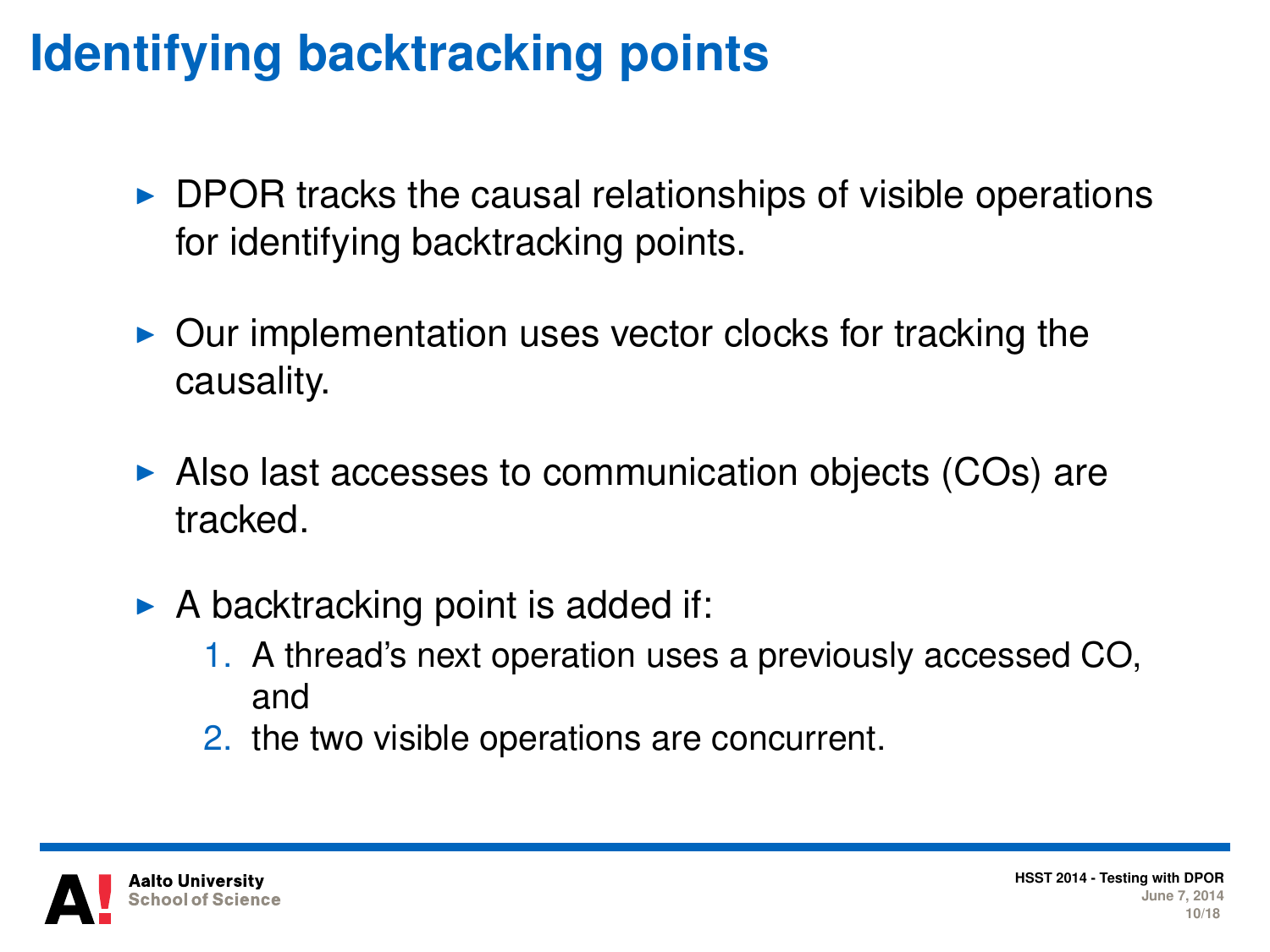### **DPOR and concurrent reads**

- $\triangleright$  DPOR uses vector clocks to detect independence of operations
- $\triangleright$  Original DPOR does not exploit the independence of multiple reads on the same shared variable.
- $\blacktriangleright$  In the previous example the original DPOR would not have achieved any reduction.





**HSST 2014 - Testing June 7, 2014 11/18**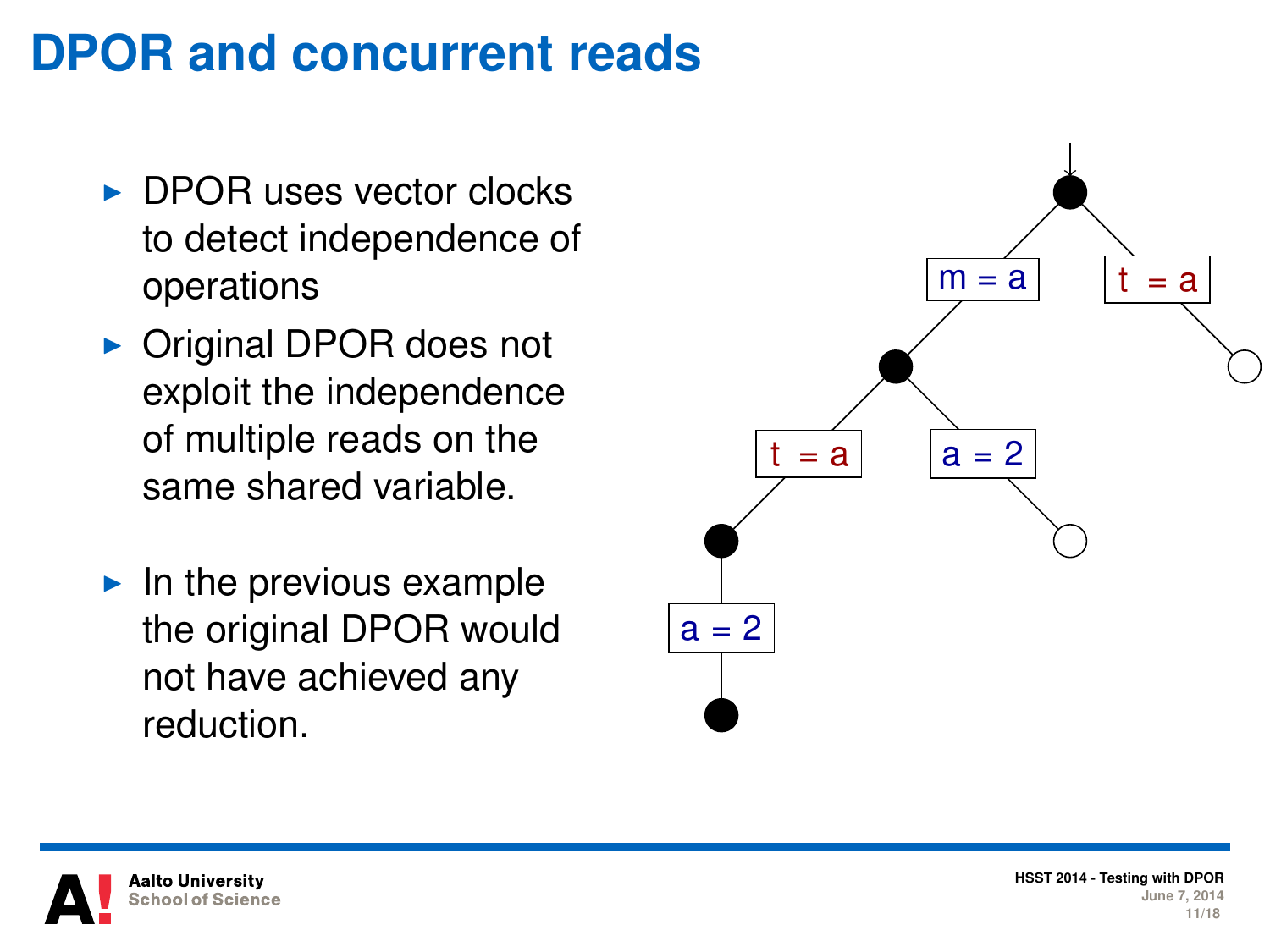### **Our modification to DPOR**

- $\triangleright$  Extends DPOR to track the causal structure of reads and writes.
- $\triangleright$  We have refined the vector clock operations to implement the tracking.
- $\blacktriangleright$  When identifying backtracking points:
	- $\blacktriangleright$  For reads we only consider the previous write operation.
	- $\blacktriangleright$  For writes all reads up to the previous write are examined.





**HSST 2014 - Testing June 7, 2014 12/18**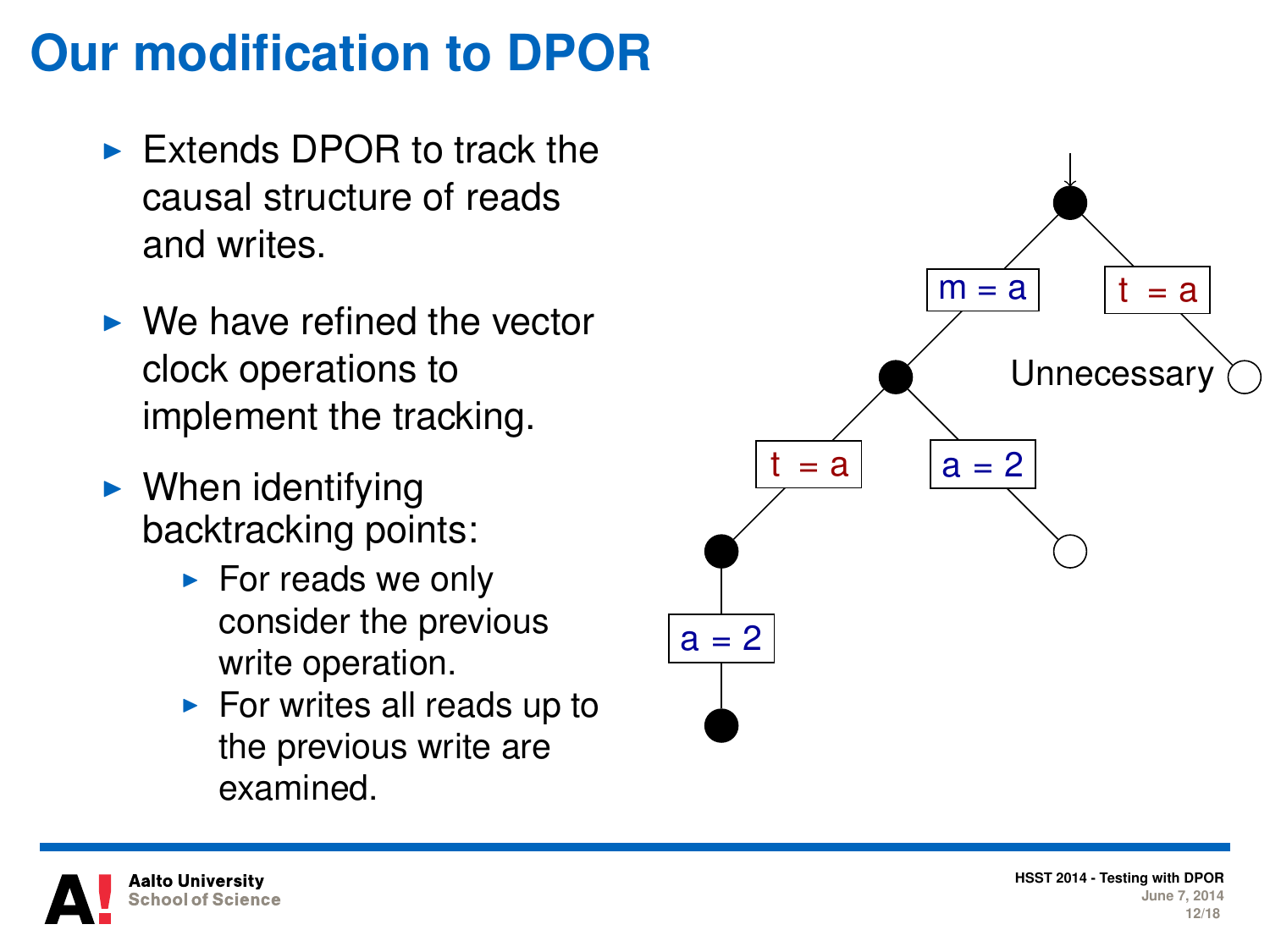# **Dynamic Symbolic Execution**

```
\blacktriangleright Globals:
```

```
int a = 1;
int b = input;
```

```
\blacktriangleright Code:
```

```
int m = a;
if (b == 13) {
   a = 2;
}
```


- First random execution with  $b = 109$  on the right.
- $\triangleright$  Constraint from first execution:

$$
\neg(b=13)
$$

 $\triangleright$  Solve new inputs with an SMT solver.

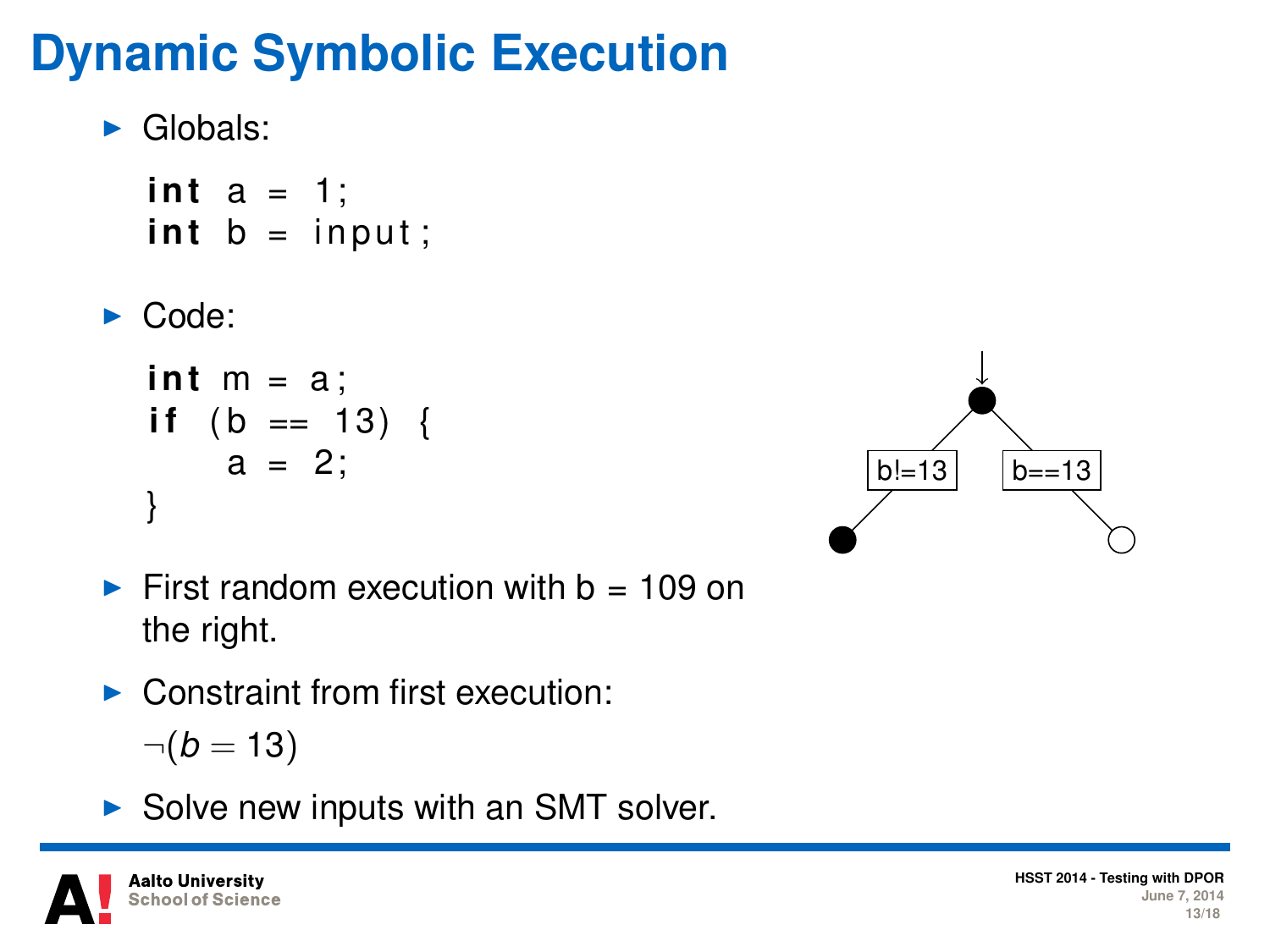# **Combining the DPOR and DSE**



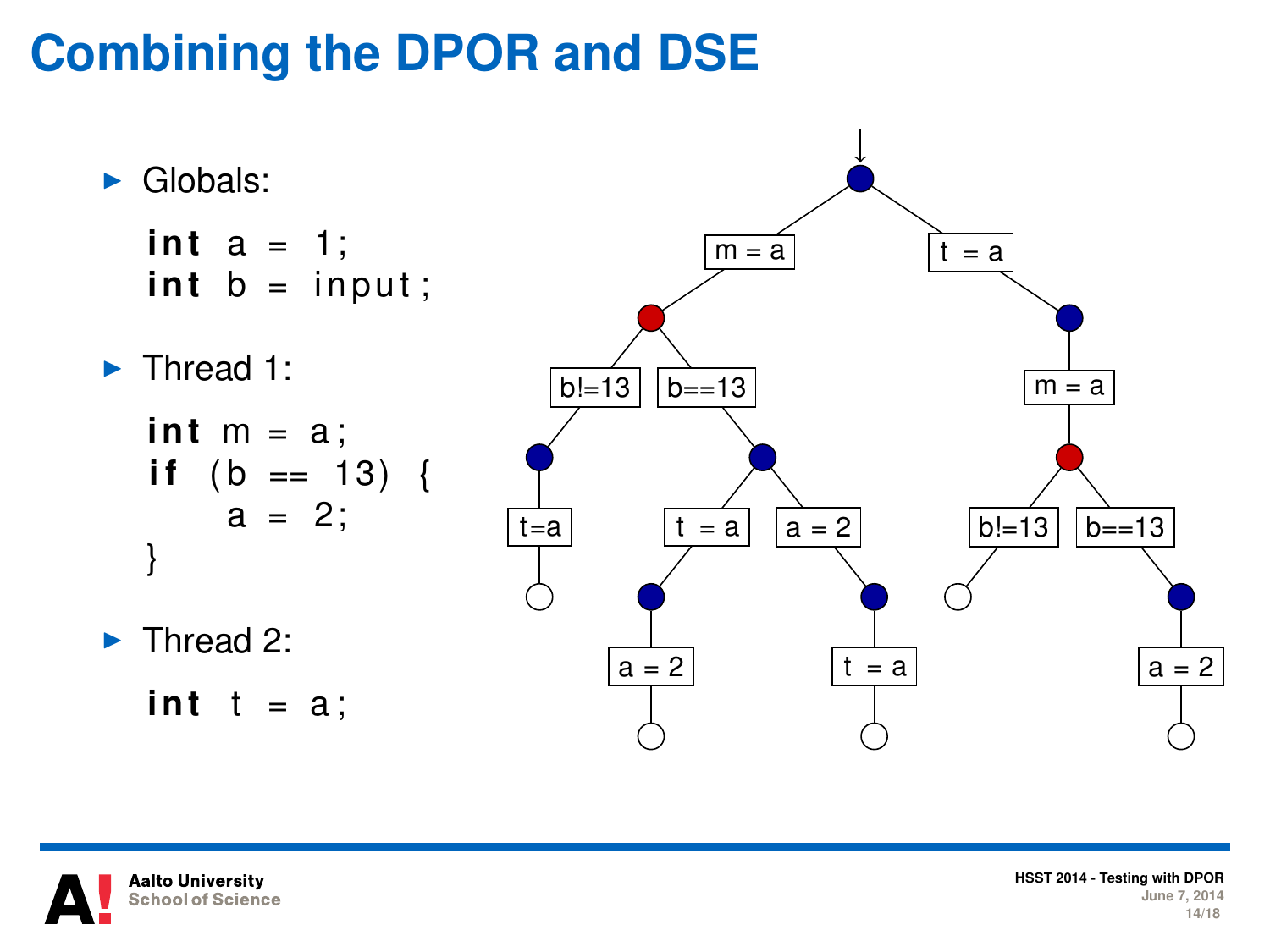#### **About our tool**

- $\triangleright$  The LIME Concolic Tester (LCT) is a tool that uses a client-server model to distribute work to multiple computers over a network.
- $\triangleright$  Open source and available for download at: <http://www.tcs.hut.fi/Software/lime/>
- ► We have also implemented *sleep sets* in our tool.
- $\blacktriangleright$  Further details on how DPOR and sleep sets were implemented in the client-server model with multiple concurrent clients are available in our paper.

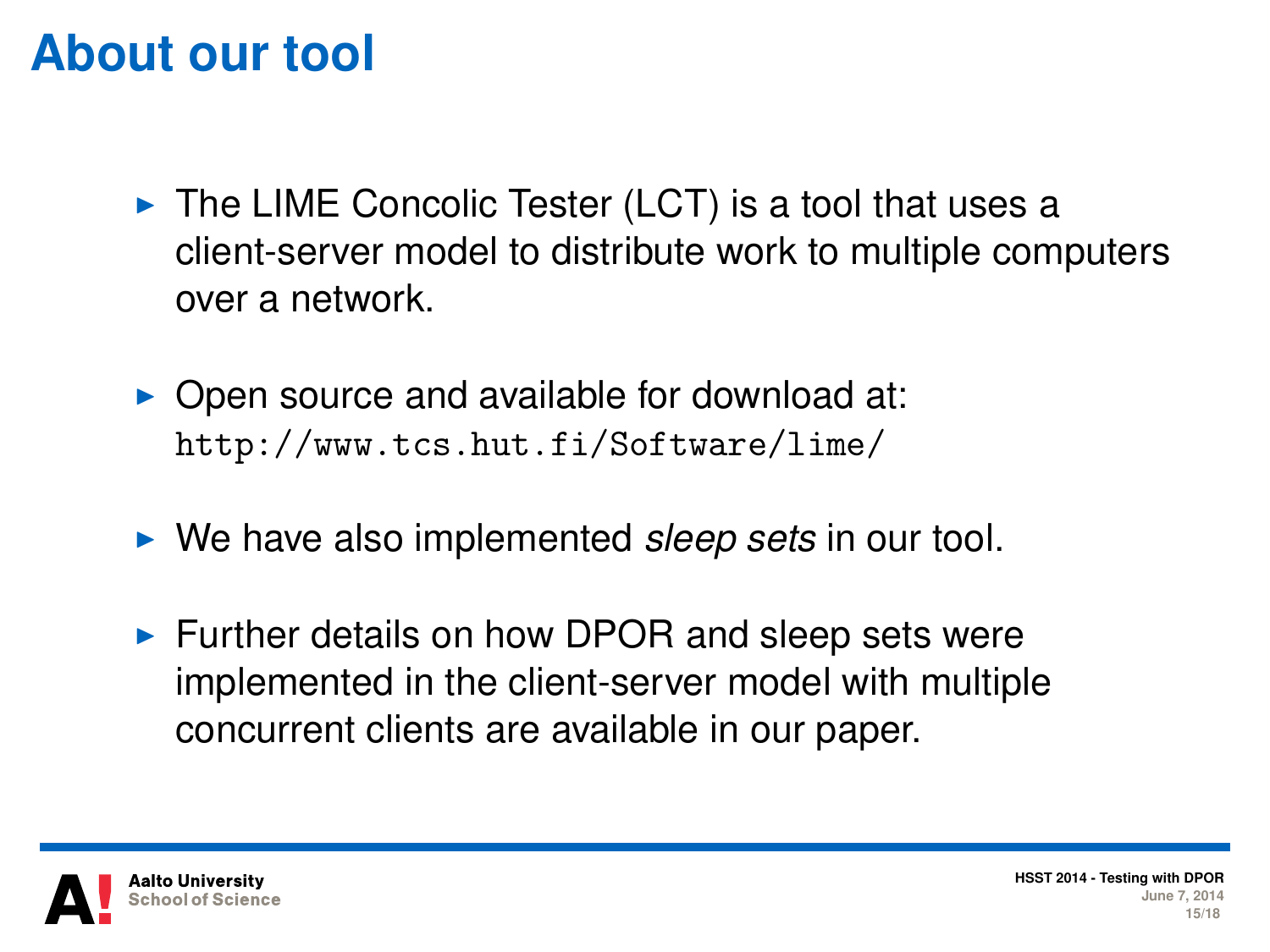#### **Experiments**

- $\triangleright$  We have evaluated our modified DPOR against unmodified DPOR and the "race detection and flipping algorithm" of jCUTE by Koushik Sen and Gul Agha.
- $\triangleright$  The reduction achieved by DPOR depends on the first random schedules explored. We report the average of several independent measurements.
- $\triangleright$  For our modified DPOR the effect of using sleep sets was also evaluated.

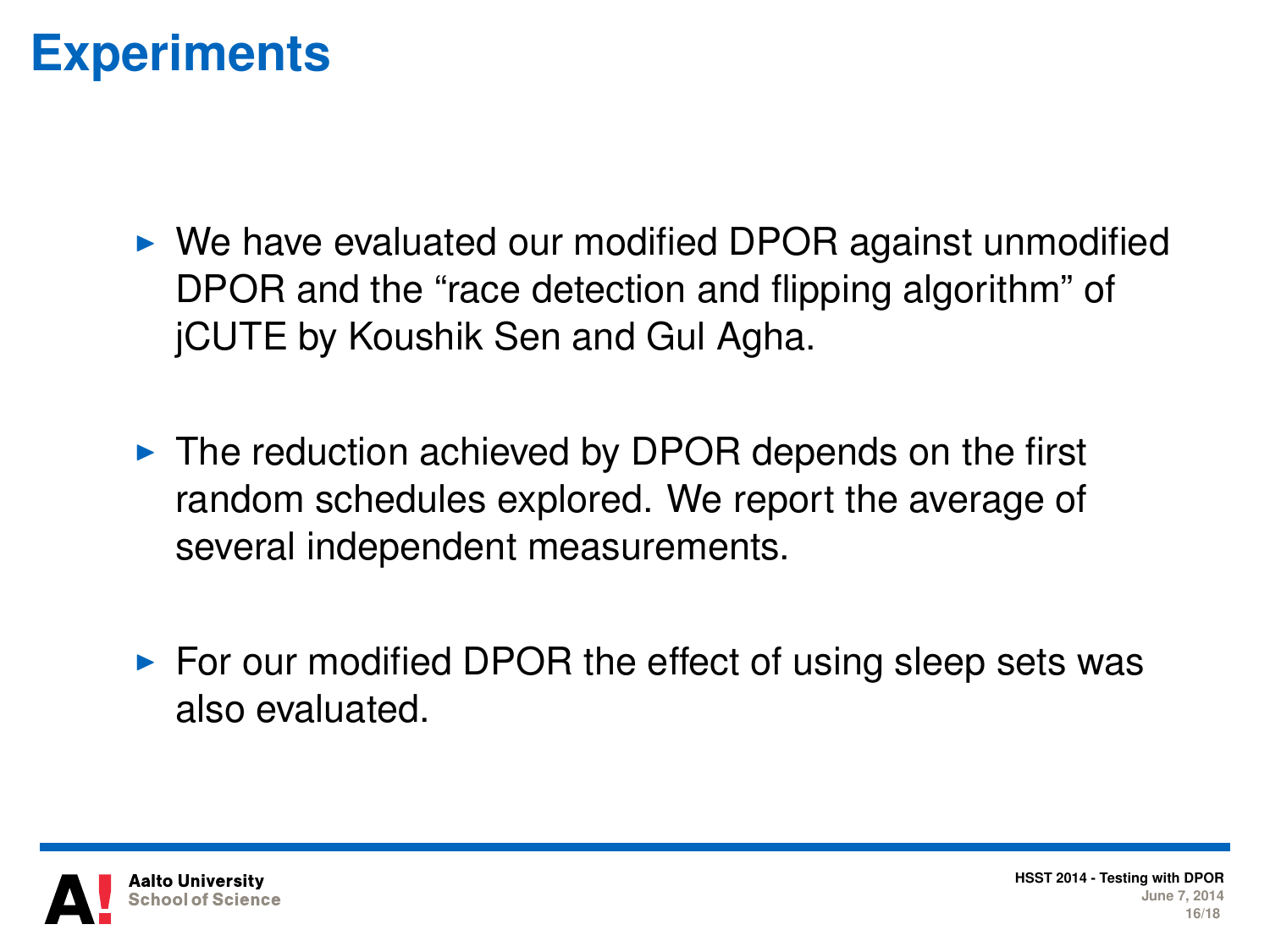### **Experiments cont.**

|                                                                                                                                                         | Number of test executions to achieve path coverage                     |                                                                   |                                                             |                                              |
|---------------------------------------------------------------------------------------------------------------------------------------------------------|------------------------------------------------------------------------|-------------------------------------------------------------------|-------------------------------------------------------------|----------------------------------------------|
| Program                                                                                                                                                 | <b>DPOR</b>                                                            | DPOR-CR                                                           | DPOR-CR.<br>sleep sets                                      | <b>iCUTE</b>                                 |
| Indexer (12)<br>Indexer (13)<br>File System (14)<br>File System (16)<br>File System (18)<br>Parallel Pi (3)<br>Parallel Pi (5)<br><b>Bounded Buffer</b> | 8614.6<br>>10000<br>6.8<br>568.4<br>>10000<br>>10000<br>>10000<br>64.4 | 154<br>>10000<br>3.2<br>26.8<br>250.2<br>3217.8<br>>10000<br>67.2 | 27<br>722.4<br>2.6<br>19.5<br>145.8<br>19.2<br>1220.6<br>16 | 8<br>343<br>2<br>31<br>2026<br>6<br>120<br>8 |
| <b>Sync Queue</b>                                                                                                                                       | 10000<br>$\gt$                                                         | >10000                                                            | 9                                                           | N/A                                          |

Numbers for DPOR columns are averages of 5 separate measurements.